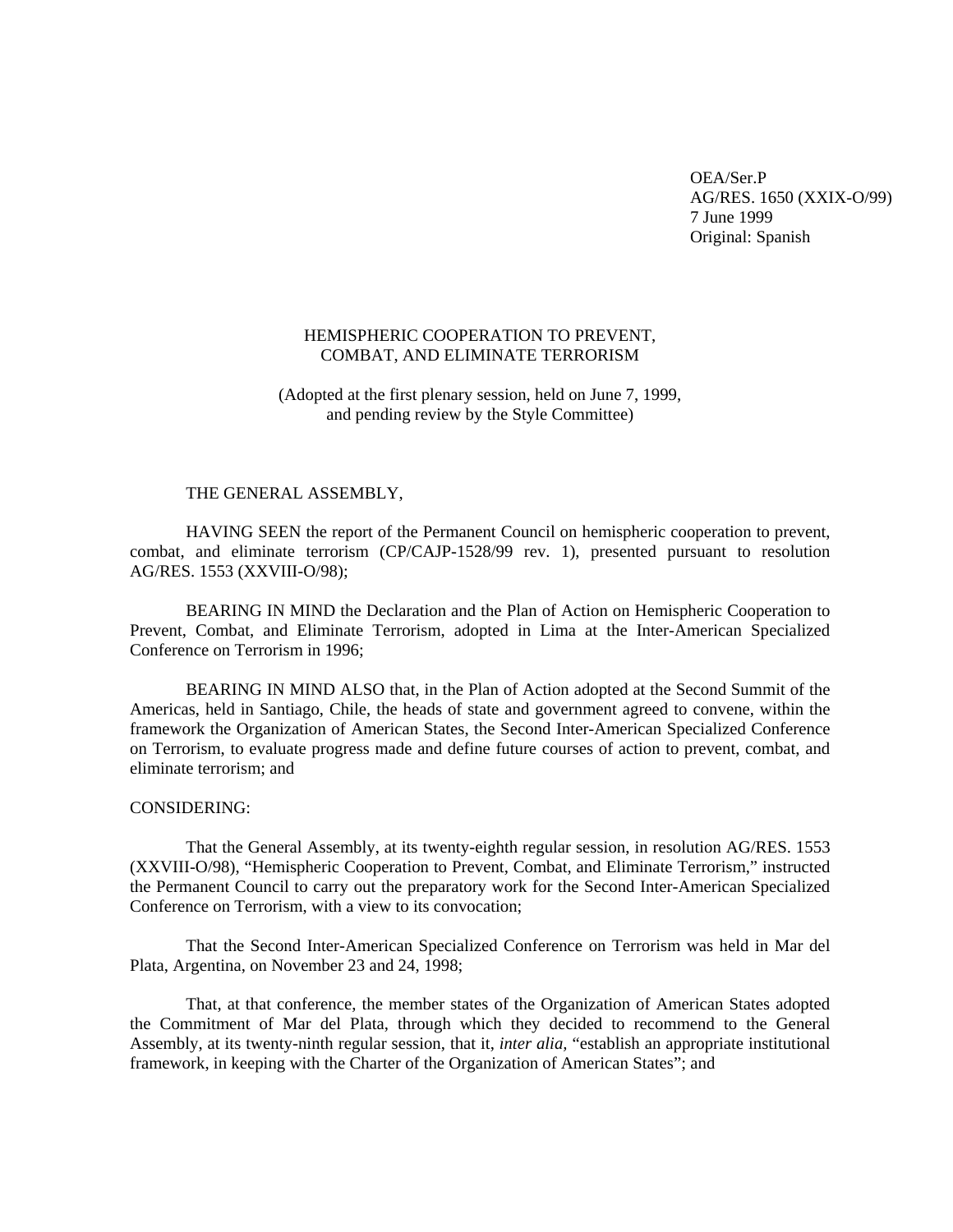That the Government of the United States has offered to host a meeting to constitute the "appropriate institutional framework" referred to in the previous paragraph,

### RESOLVES:

1. To endorse the decisions and recommendations contained in the Commitment of Mar del Plata and its three Appendices adopted by the Second Inter-American Specialized Conference on Terrorism, held in Mar del Plata, Argentina on November 23 and 24, 1998.

2. To reiterate the relevance and importance of the Declaration and the Plan of Action on Hemispheric Cooperation to Prevent, Combat, and Eliminate Terrorism, adopted in Lima, in 1996, at the Inter-American Specialized Conference on Terrorism.

3. To establish, taking into account the sovereignty of states and the principle of nonintervention, the Inter-American Committee against Terrorism (CICTE), composed of the competent national authorities of the OAS member states, the purpose of which shall be to develop cooperation to prevent, combat, and eliminate terrorist acts and activities.

4. To instruct the General Secretariat, within its sphere of competence, to appoint an "instance" to provide technical and administrative support for CICTE activities, in keeping with resources allocated in the OAS program-budget and other resources; and, in order to comply effectively with that instruction, to take into account any recommendations that CICTE might make at its first session, as well as the progress made in the process of modernization and strengthening of the OAS pursuant to resolution AG/RES. 1603 (XXVIII-O/98).

5. To approve the CICTE Statute, which is attached to this resolution as an appendix.

6. To instruct the General Secretariat to collaborate with CICTE in preparing its Rules of Procedure, which are to be adopted by CICTE itself.

7. To request the Permanent Council to make the necessary arrangements for a meeting to establish CICTE to be held in the second half of 1999, in keeping with resources allocated in the program-budget and other resources.

8. To thank the Government of the United States for its kind offer to host the meeting to establish CICTE, to be held in Miami, Florida, in the second half of 1999, at a date to be determined by the Permanent Council; and to accept that offer.

9. To instruct the Permanent Council to study and adopt suitable funding mechanisms, in particular the establishment of a specific fund for implementing programs and activities approved within the CICTE framework.

10. To urge member states to make every effort to provide the Organization with sufficient funds to carry out the joint programs and activities approved by CICTE.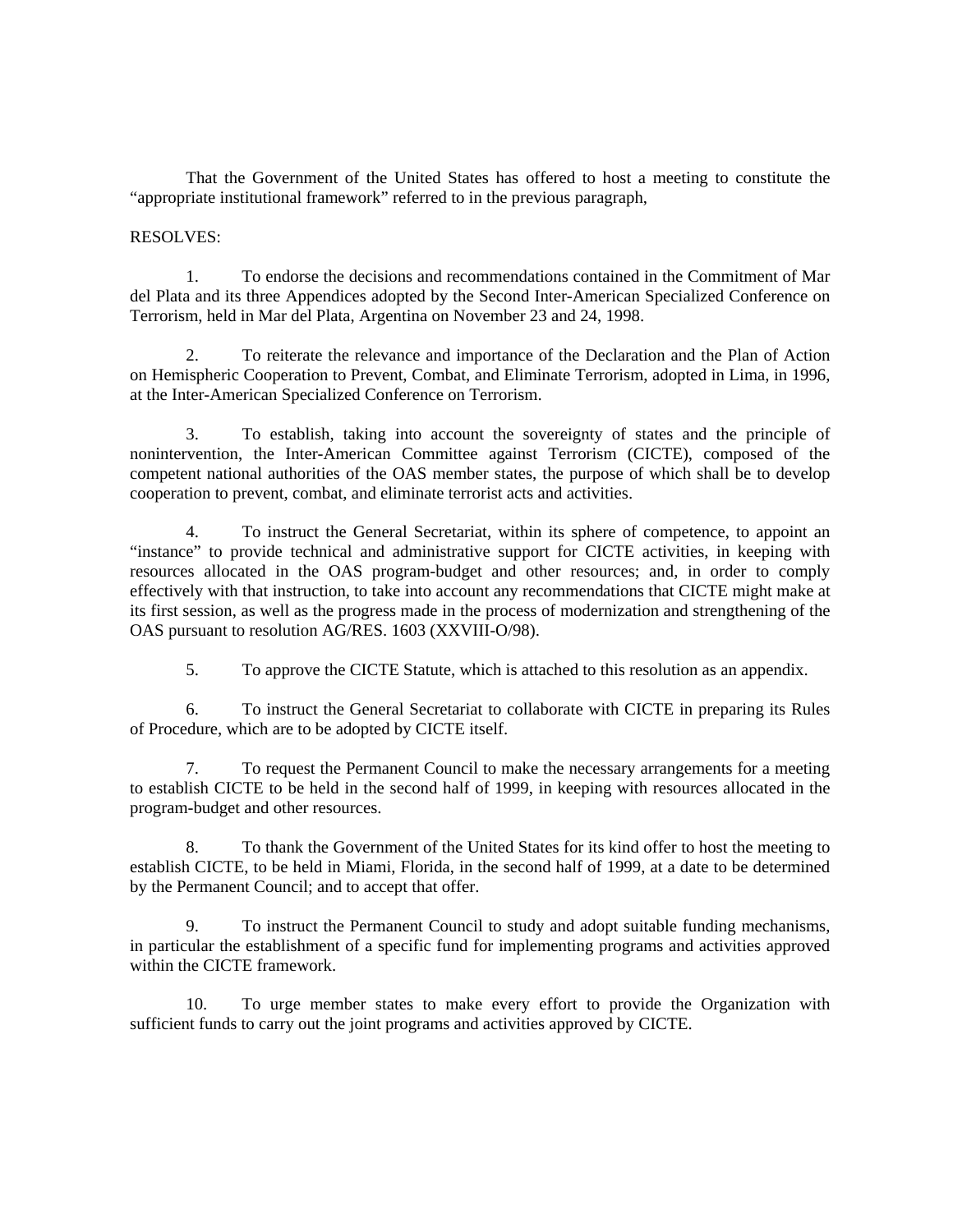11. To instruct the General Secretariat to take the necessary steps to obtain from outside sources, including the permanent observers to the OAS and other states and financial institutions, in particular the Inter-American Development Bank (IDB), the supplementary funds needed to ensure the success of the actions taken to combat terrorism within the CICTE framework.

12. To recommend to the Permanent Council, in preparing its observations and recommendations to the General Assembly on the report of CICTE, in accordance with Article 91.f of the Charter, to refer to the required coordination of CICTE activities with those of the other OAS bodies.

13. To urge member states that have not yet done so to pay prompt and special attention to signing, ratifying, and/or acceding to, as the case may be and in accordance with their domestic legislation, the international conventions related to terrorism referred to in United Nations General Assembly resolution 51/210 and the International Convention for the Suppression of Terrorist Bombings, open for signature since January 12, 1998, at United Nations headquarters.

14. To instruct the Permanent Council to continue to examine the necessity and advisability of an inter-American convention on terrorism in the light of existing international instruments.

15. To request the Permanent Council to report to the General Assembly at its thirtieth regular session on the implementation of this resolution.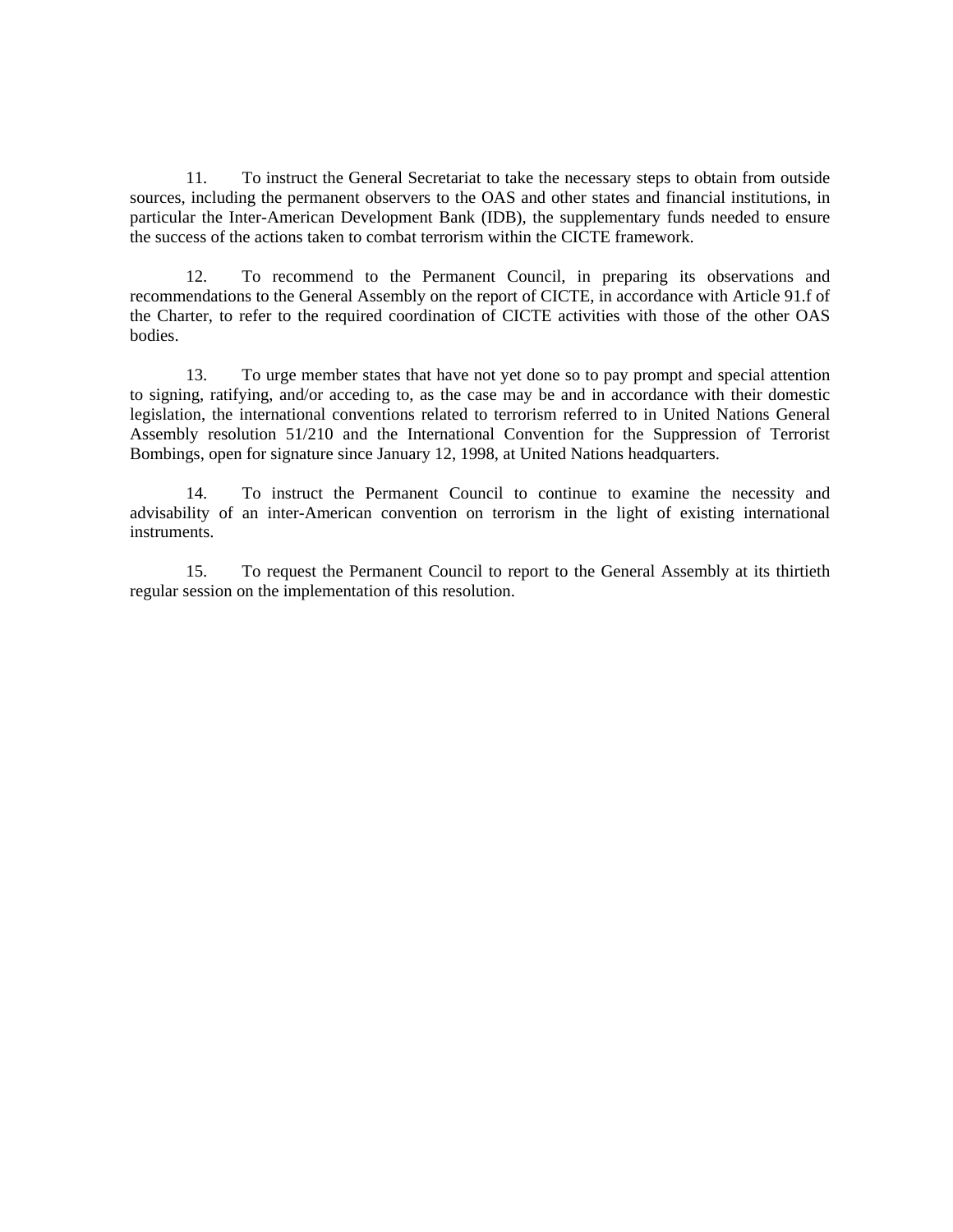#### APPENDIX

## DRAFT STATUTE OF THE INTER-AMERICAN COMMITTEE ON TERRORISM (CICTE)

### **Chapter I NATURE, PRINCIPLES, AND PURPOSES**

#### Article 1

The Inter-American Committee on Terrorism (hereinafter "CICTE" or "the Committee") is an entity of the Organization of American States (hereinafter "OAS" or "the Organization") established by the OAS General Assembly in conformity with Article 53 of the Charter of the Organization, for the purpose of promoting cooperation to prevent, combat, and eliminate terrorist acts and activities.

CICTE enjoys technical autonomy in the exercise of its functions, within the limits set by the Charter of the Organization, its own Statute and Rules of Procedure, and the mandates conferred on it by the General Assembly.

## Article 2

 CICTE shall be governed in its activities by the pertinent rules of the Organization, this Statute and its Rules of Procedure, decisions of the General Assembly, and its own decisions.

## **Chapter II COMPOSITION**

### Article 3

The Committee shall be composed of the competent national authorities of all member states of the OAS.

### Article 4

 Each of the member states of the Organization shall appoint a principal representative and such alternate representatives and advisers as it deems appropriate.

#### Article 5

 The member states of the Organization shall inform the Secretary General of the OAS of the appointments referred to in Article 4 of this Statute and of any change in the composition of their representation.

#### Article 6

 The Committee shall establish rules for the participation of permanent observers to the Organization in its activities.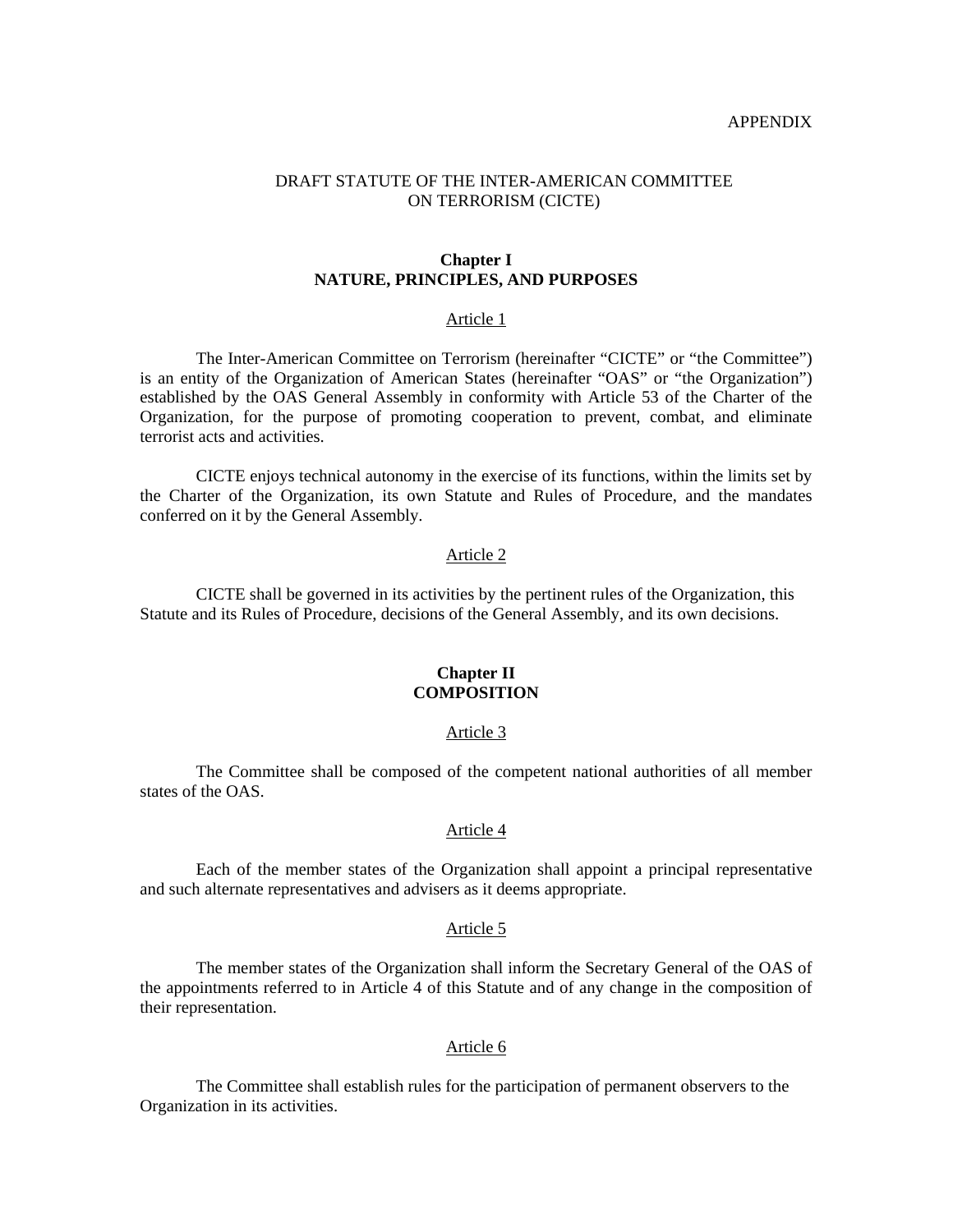# **Chapter III THE SECRETARIAT**

## Article 7

The General Secretariat shall provide support to the Committee.

 The Secretary General shall appoint an "instance" to provide technical and administrative support to the Committee in its activities, in keeping with allocated resources approved in the program-budget of the Organization and other resources. Additional technical and administrative support within this "instance" may be provided on a voluntary basis by member states or other sources in accordance with Article 12 of this Statute.

Within two years of the entry into force of this Statute, the Permanent Council, at the request of CICTE, shall review the nature of the technical and administrative support needed by the Committee to carry out its work.

## Article 8

The General Secretariat shall:

- a. Serve as secretariat during sessions of the Committee;
- b. Cooperate in preparing the reports that the Committee is to present to the General Assembly through the Permanent Council, and in any tasks that the Committee entrusts to it; and
- c. Transmit decisions of the Committee to the governments of the member states of the Organization through their permanent missions.

# **Chapter IV QUORUM AND VOTING**

# Article 9

A majority of the member states of the Committee shall constitute a quorum.

# Article 10

 Each member state of the Committee shall have the right to one vote. The Committee shall do its utmost to reach its decisions by consensus. In the absence of a consensus, the Committee shall take decisions by the vote of a simple majority of the member states present, except when a two-thirds vote is specifically required.

# **Chapter V**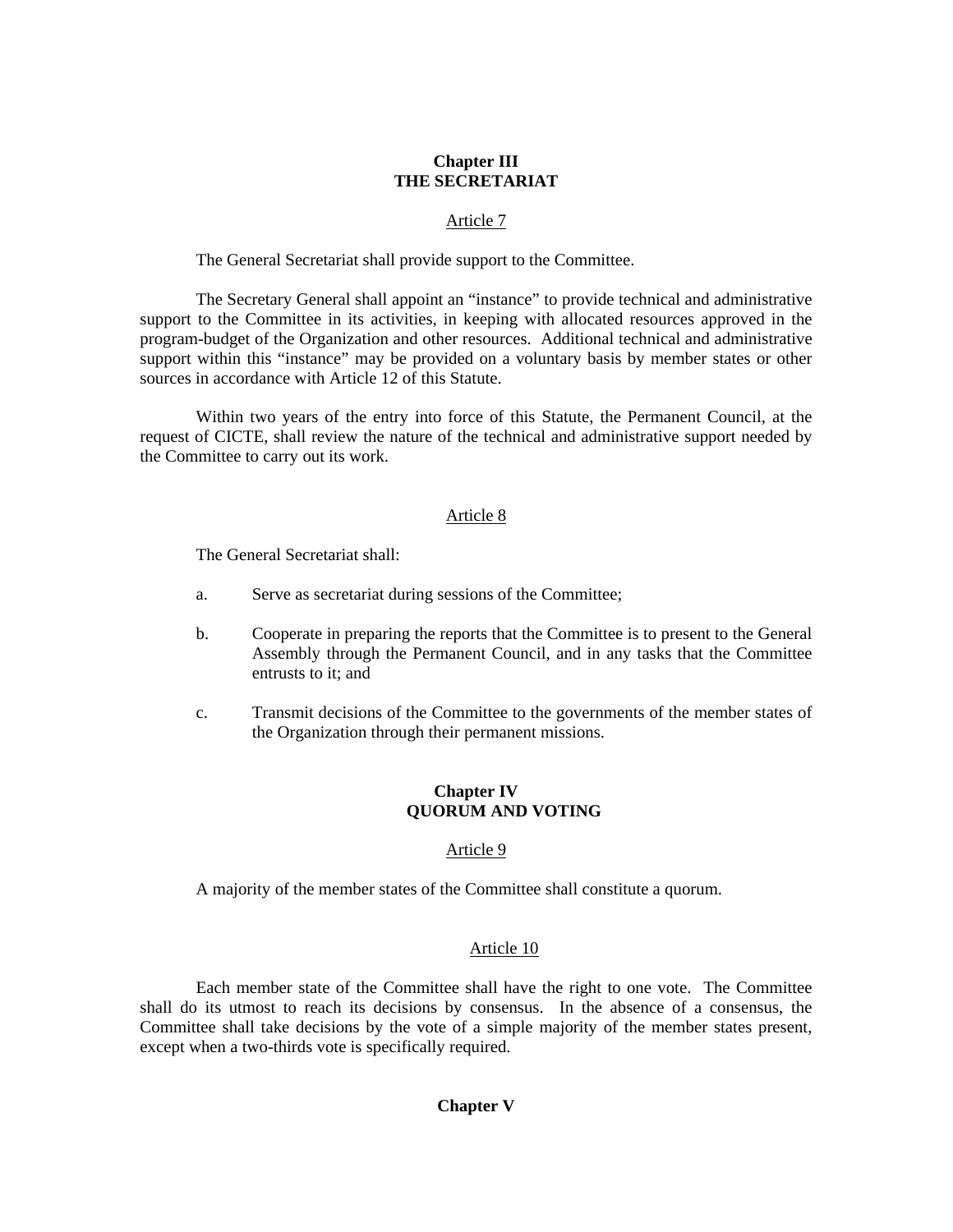## **BUDGET AND FINANCES**

#### Article 11

The Organization, within its approved program-budget, shall cover the secretariat costs of the Committee. Within allocated resources approved in the program-budget, the Organization shall provide secretariat support to the annual meeting of the Committee based on the costs of staging this meeting in OAS facilities in Washington, D.C. Any incremental costs generated by staging the meeting outside Washington, D.C., would be borne by the host country.

#### Article 12

 Activities approved by the Committee for execution by the General Secretariat should primarily be funded by specific contributions from member states of the Organization, as well as from other states and international intergovernmental organizations through such appropriate mechanisms as the establishment of specific and trust funds that may be required pursuant to Articles 68 and 69 of the General Standards to Govern the Operations of the General Secretariat.

### Article 13

 Each member state shall be responsible for the costs of participation of its delegation at CICTE meetings.

## **Chapter VI FUNCTIONS**

### Article 14

CICTE shall perform its functions pursuant to Article 91(f) of the Charter.

CICTE shall conduct its work on the basis of international conventions on this matter; the principles and objectives of the Declaration of Lima to Prevent, Combat, and Eliminate Terrorism (hereinafter the "Declaration of Lima") and the Plan of Action of Lima on Hemispheric Cooperation to Prevent, Combat, and Eliminate Terrorism (hereinafter the "Plan of Action of Lima"); and the Commitment of Mar del Plata.

Article 15

The Committee shall have the following functions:

- a. To promote the development of inter-American cooperation to prevent, combat, and eliminate terrorism;
- b. To establish a framework for technical cooperation that takes into account the suggested guidelines set forth in Appendices I, II, and III to the Commitment of Mar del Plata;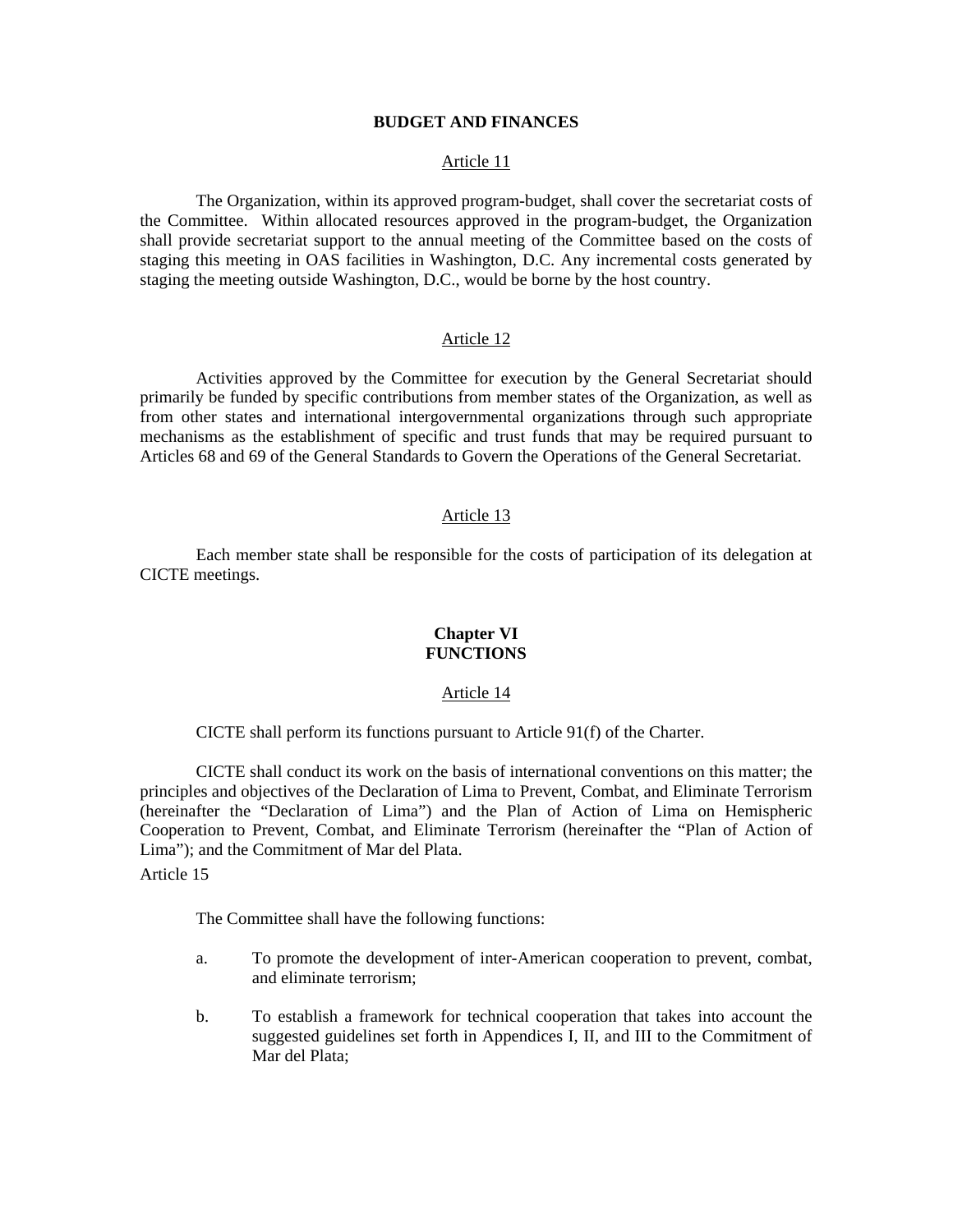- c. To encourage, develop, coordinate, and assess the application of the Declaration and Plan of Action of Lima, the recommendations of the Meeting of Government Experts to Examine Ways to Improve the Exchange of Information and Other Measures for Cooperation among Member States to Prevent, Combat, and Eliminate Terrorism, held at the headquarters of the Organization in May 1997, and the recommendations contained in the Commitment of Mar del Plata;
- d. To provide assistance to member states requesting it, in order to prevent, combat, and eliminate terrorism, while promoting, in accordance with the domestic laws of the member states, the exchange of experiences and information on the activities of persons, groups, organizations, and movements linked to terrorist acts as well as with the methods, sources of finance and entities directly or indirectly protecting or supporting them, and their possible links to other crimes;
- e. To consider proposals on ways and means such as the "Directory of Competences for the Prevention, Combating, and Elimination of Terrorism," and the "Inter-American Database on Terrorism," proposed at the Meeting of Government Experts to Examine Ways to Improve the Exchange of Information and Other Measures for Cooperation among Member States to Prevent, Combat, and Eliminate Terrorism, held at OAS headquarters in May 1997;
- f. To coordinate its work with that of the Consultative Committee established by the Inter-American Convention against the Illicit Production of and Trafficking in Firearms, Ammunition, Explosives, and Other Related Materials, adopted at OAS headquarters on November 14, 1997, with a view to ensuring an adequate exchange of information on the issue of illicit trafficking in arms, munitions, explosives, materials, or technology capable of being used to perpetrate terrorist acts or activities;
- g. To establish mechanisms of coordination with other competent international entities in the matter, with the concurrence of the competent authorities;
- h. To present to the General Assembly an annual report through the Permanent Council and such special reports as it may deem appropriate; and
- i. To carry out the mandates of the General Assembly.

### **Chapter VII HEADQUARTERS AND MEETINGS**

## Article 16

The headquarters of the Committee shall be that of the General Secretariat of the Organization.

Any member state of the Organization may invite the Committee to meet in its territory. The Committee shall decide whether to accept invitations to meet away from headquarters, and the host country shall bear any additional costs arising from meeting away from headquarters.

# Article 17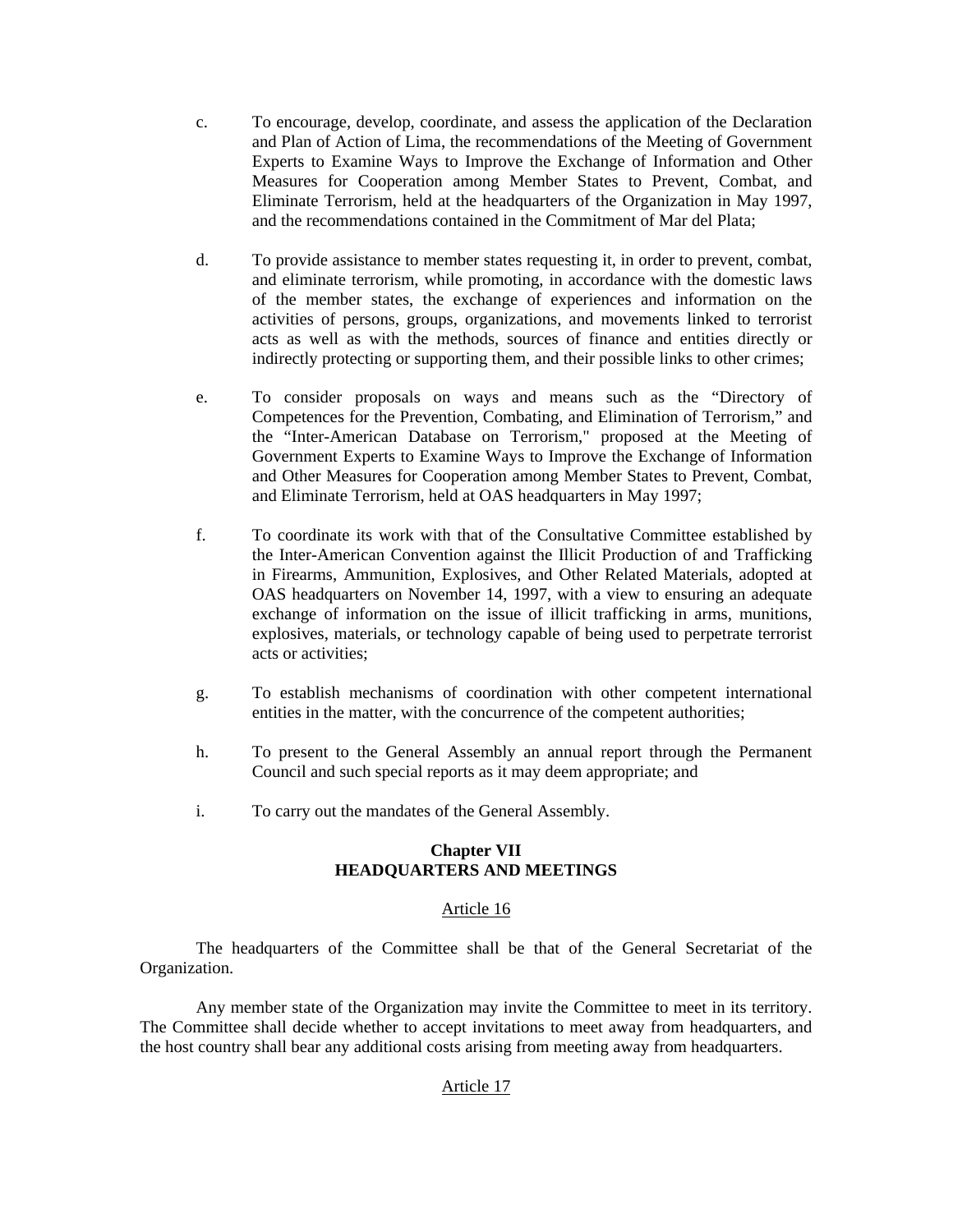CICTE shall hold at least one annual session.

# **Chapter VIII CHAIR AND VICE CHAIR**

### Article 18

 The Committee shall have a chair and a vice chair, elected from among the member states. The corresponding duties shall be performed by the principal representatives of the member states so elected.

Elections to these posts shall be held at each annual session of the Committee. The chair and the vice chair shall exercise their mandate until the next session of CICTE.

#### Article 19

 The chair and the vice chair shall be elected by the vote of a majority of CICTE member states present. If the voting does not produce a majority and it is necessary to take more than one ballot, those candidates receiving the least number of votes in each ballot shall be eliminated until one of the remaining candidates obtains a majority.

The ballot shall be secret.

#### Article 20

 The Chair shall perform his or her functions in accordance with the Committee's Rules of Procedure.

Article 21

In case of the absence, incapacity, or resignation of the chair, the duties of the chair shall be assumed by the vice chair.

If the respective national authorities for any reason decide to replace their principal representative while that person is serving as chair or vice chair of the Committee, the newly appointed official shall occupy the position until the end of the respective mandate.

If the member state serving as chair or vice chair resigns, the Committee may hold a special election to fill the position so vacated.

Article 22

The chair may delegate to the vice chair such functions as it deems appropriate, as stipulated in the Rules of Procedure.

### **Chapter IX STATUTE AND RULES OF PROCEDURE**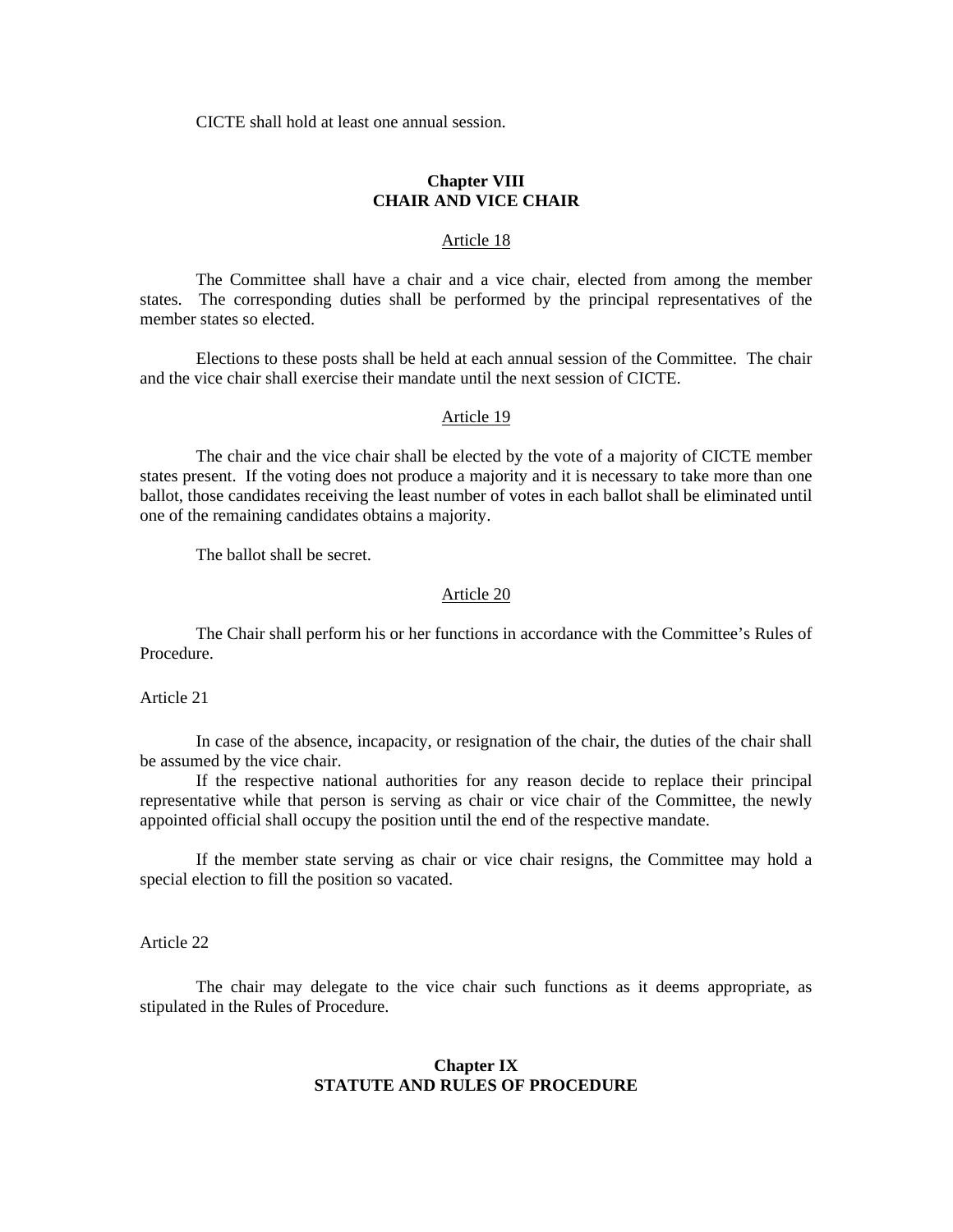#### Article 23

This Statute, when approved by the General Assembly, may be amended only by that body.

### Article 24

The Committee may propose amendments to this Statute to the General Assembly.

### Article 25

The Committee shall approve and amend its Rules of Procedure in conformity with this Statute, and shall so notify the General Assembly in its annual report.

#### Article 26

This Statute shall enter into force on the date of its adoption by the General Assembly.

# **Chapter X TRANSITIONAL PROVISIONS**

### Article 27

The General Assembly shall convene the first session of CICTE.

#### Article 28

During its first session, CICTE shall consider its work schedule, which shall be guided by the following work proposals:

- a. To create an inter-American network for gathering and transmitting data via the competent national authorities, designed to exchange information and experiences with the activities of persons, groups, organizations, and movements linked to terrorist acts as well as with the methods, sources of finance and entities directly or indirectly protecting or supporting them, and their possible links to other crimes, including the creation of an inter-American database on terrorism issues that will be at the disposal of member states;
- b. To compile the legal and regulatory norms on preventing, combating, and eliminating terrorism in force in member states;
- c. To compile the bilateral, subregional, regional, or multilateral treaties and agreements signed by member states to prevent, combat, and eliminate terrorism;
- d. To study the appropriate mechanisms to ensure more effective application of international legal norms on the subject, especially the norms and provisions contemplated in the conventions against terrorism in force between states parties to those conventions;